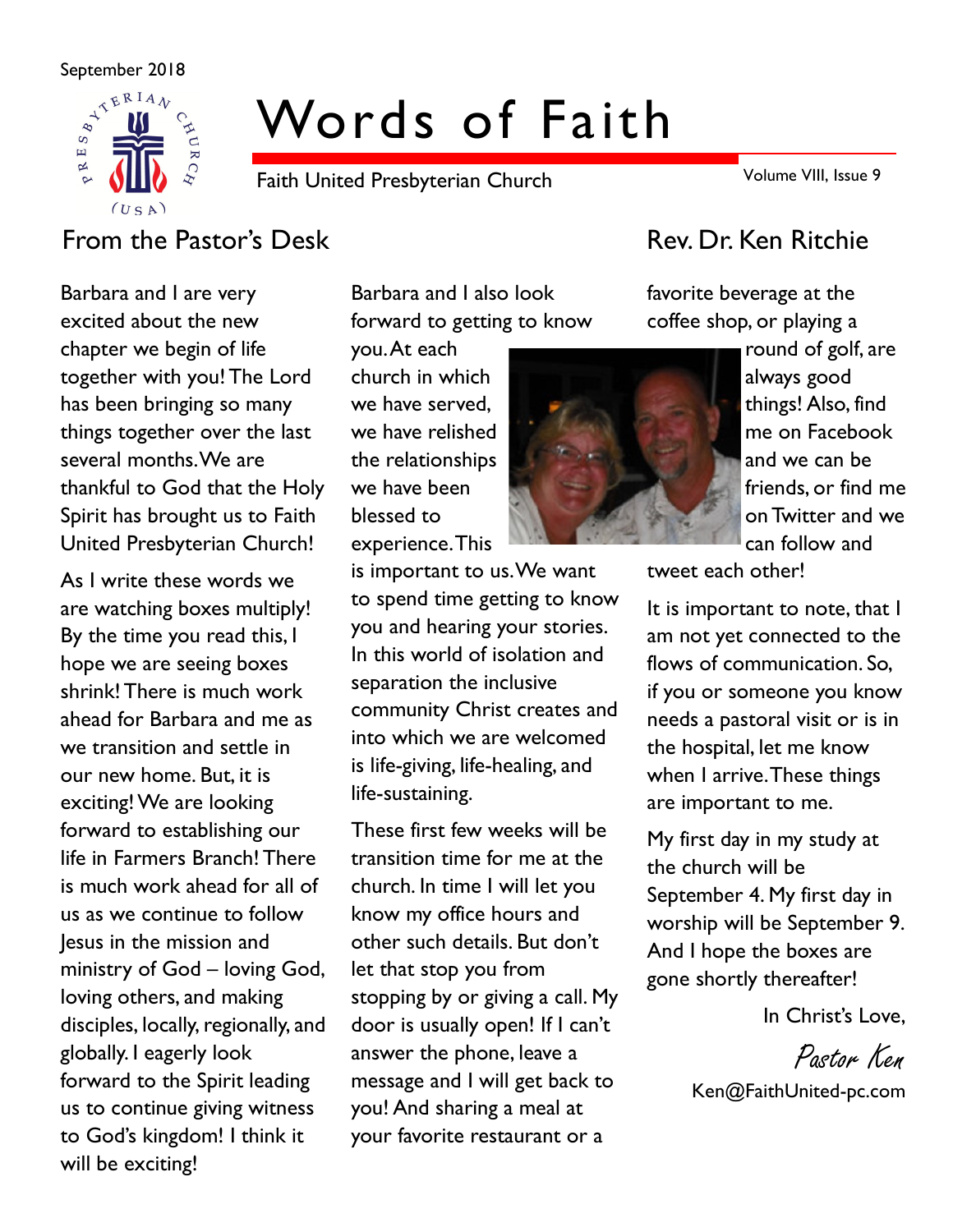# Presbyterian Women Mary Marxer

The 2018-2019 Circle meetings will begin this month. There are two Circles for you to join, Tuesday Morning Circle or Tuesday Evening Circle. The Horizons Bible Study this year is "God's Promise: I Am with You." Study books are available for



purchase in the church office or at Circle gatherings in September.

Tuesday Morning Circle-2nd Tuesday, 10:30 a.m. at the church. Circle moderator, Linnie Hinkle. Next meeting Tuesday, September 11.

Tuesday Evening Circle-3rd Tuesday, 7:00 p.m. Meet in member homes. Circle moderator, Irene Simpson. Next meeting, Tuesday, September 18.

Stuffed Animals Project, materials remain available in classroom #4. Contact Lorna Acker or Lois Duell if you have any questions about this project.

# **Outreach & Evangelism** Gail Crumpler



Monthly Community & Member Breakfast – The next monthly breakfast, September 8 between 8-10 A.M. will be the first one to be attended by our new pastor, Dr. Ken Ritchie and his wife Barbara. We are hoping for a big turnout of members to welcome them. A signup sheet is in the narthex. Please let us know how many are

coming and what you will bring. The choices are: breakfast casserole, fruit, or pastries. Hope to see you there.

Chapel Hill Preparatory School – The school supplies that you have provided have been delivered. The bins were overflowing with your generosity. The staff there asked me to tell you how grateful they are to receive them.





North Dallas Shared Ministries – "A generous person will prosper; whoever refreshes others will be refreshed" Proverbs 11:25. So it will be as we bring our food items for NDSM. We are collecting donations of canned foods: meats, fruits,

vegetables, as well as rice, soup, and crackers. Please bring your

items to church in August and place them on the table in the hallway. Our goal is 350 items.

Metrocrest Crop Walk for Hunger – We will have the opportunity to walk for hunger on Saturday, October 13. Stay tuned for more details, coming soon from Kurt Booth.



# Building & Grounds **Dave Sloey**

There is a FUPC Work Day scheduled for Saturday, 9/22, 9 a.m. to 12 p.m. We will paint the main hallway from the office entrance to the Sanctuary. We will also do some landscaping. So, bring your paintbrushes and rollers, many hands makes light work!

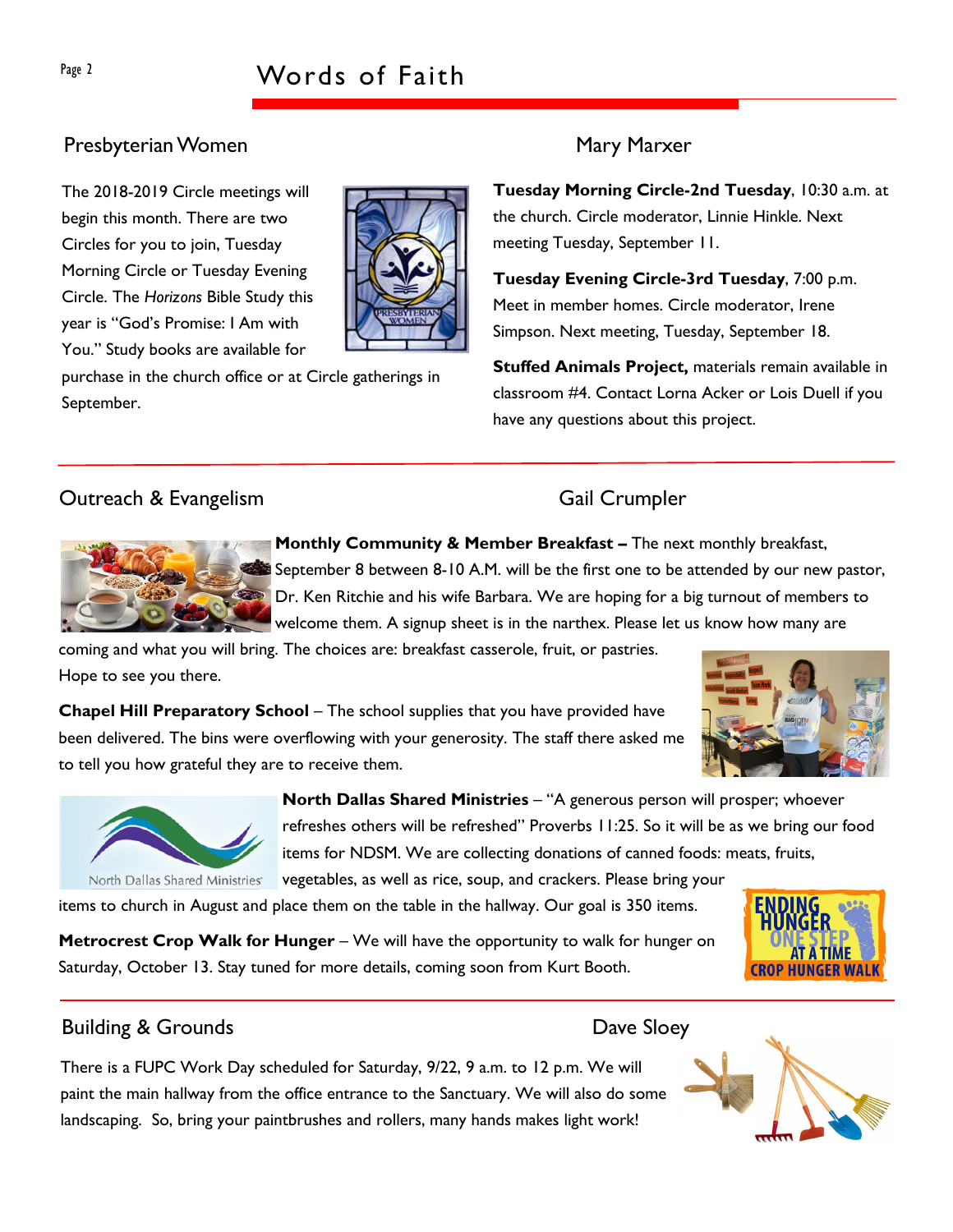# Happy Birthday!

#### September 2

- Dave Youngstrum
- September 3
- \* Jessica Stottlemyer
- September 5
- Patsy Craig

#### September 7

Billie Jones

## September 8

 Phil Kretchmar September 10 Nadine Moser September 13 Stephanie Booth September 17 Ila Post

Prayers for:

**Fred Dickens** ♥ Dale Durcholz

♥ Elizabeth Hendricks Ray Kirchmeyer (David's brother)

Jessamine Scheele

Dennis Van Deventer

Margaret Plunkett

♥ Sugie Maxfield **Betty Runkel** 

♥ Glen Sparks Alan Swope

### September 26

- Katie Miller Debbie Rainier September 27
- \* Sugie Maxfield
- September 28
- Jeanne Sawyer





### Rehab/At Home:

- **Bobbie Jones**
- Margaret Jones
- ♥ Anne Mobley
- Wanda Mosher
- **Freddie Simmons**

Next newsletter is October 2018. Deadline for articles, Friday, Sept. 21. Contact church office or Brenda

> Swindle via email to submit articles.



On 9/1 we welcome Rev. Dr. Ken Ritchie and his wife, Barbara. Below is their address. Stay tuned for more info.

Ken & Barbara Ritchie 3950 Spring Valley Rd. Apt. 412 Farmers Branch, TX 75244

# Notes & News from the Pews



Saying thank you just doesn't seem like enough to express our Christian Love for each of our brothers and sisters at FUPC.

May God continue to bless each of you. We will value your friendship forever.

Yours in Christ, Jim & Terry

# Sunday School at FUPC

The Searchers class continues to meet at 9:30 in the Library/Resource Room. Led by Alison Meier, the class is currently using the PC(USA) curriculum for 2018: Feasting on the Word.



The Weekly Bible Study, led by Rich Lewis. They continue to study the Book of Acts. Meets in Double Classroom #4 at 9:30.



The Children's classes, Good Shepherd and Following Jesus will resume on Sunday, Sept. 9.